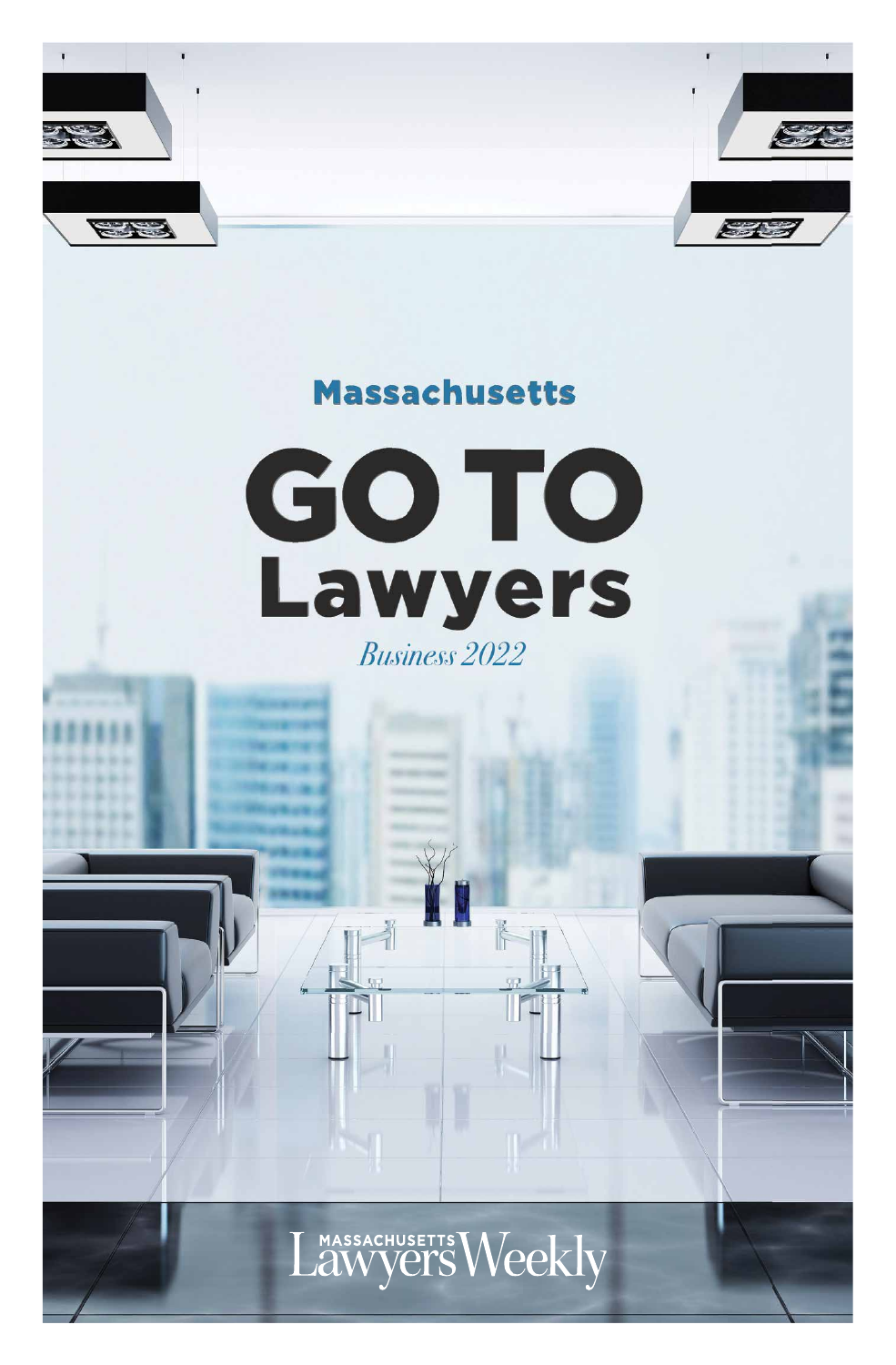Published by Lawyers Weekly Inc., 40 Court St., 5th Floor, Boston, MA 02108. Photocopying and data processing storage of all or any part of this issue may not be made without prior written consent. Rates quoted on request. Copyright ©2022 Massachusetts Lawyers Weekly. Material published herein is compiled at substantial expense and is for the sole and exclusive use of purchasers and subscribers. The material may not be republished, resold, recorded, or used in any manner, in whole or in part, without the publisher's explicit consent. Any infringement will be subject to legal redress.

**Publisher** Susan A. Bocamazo, Esq. **Editor** Henriette Campagne **Special Sections Editor** Matthew Yas **Advertising Director** Scott Ziegler

**Production Director** Bradley Redmond **Production Supervisor** Ryan O'Shea **Production Specialist** Anna Otto **Ad Designer** Michael Bertani

### **Dear readers,**

Welcome to Massachusetts Go To Lawyers, a feature we debuted in 2020 to showcase leaders in the Massachusetts legal community by practice area.

For this list, we've chosen to focus on Business lawyers. Th e attorneys featured here were all nominated by their colleagues and chosen by a panel from Lawyers Weekly. We expect that some readers will argue that there are some excellent lawyers who should have been included. Let us know! And please nominate them for future lists. Other practice areas, such health care, tax, and business litigation, will be topics for future editions of Massachusetts Go To Lawyers.

 $2n - 1$ . Bocan

Susan A. Bocamazo, Esq. Publisher Massachusetts Lawyers Weekly

## Letter from the Publisher



#### MASSACHUSETTS eekl **Vers**  $\partial W$

# 2022 Go To Lawyers